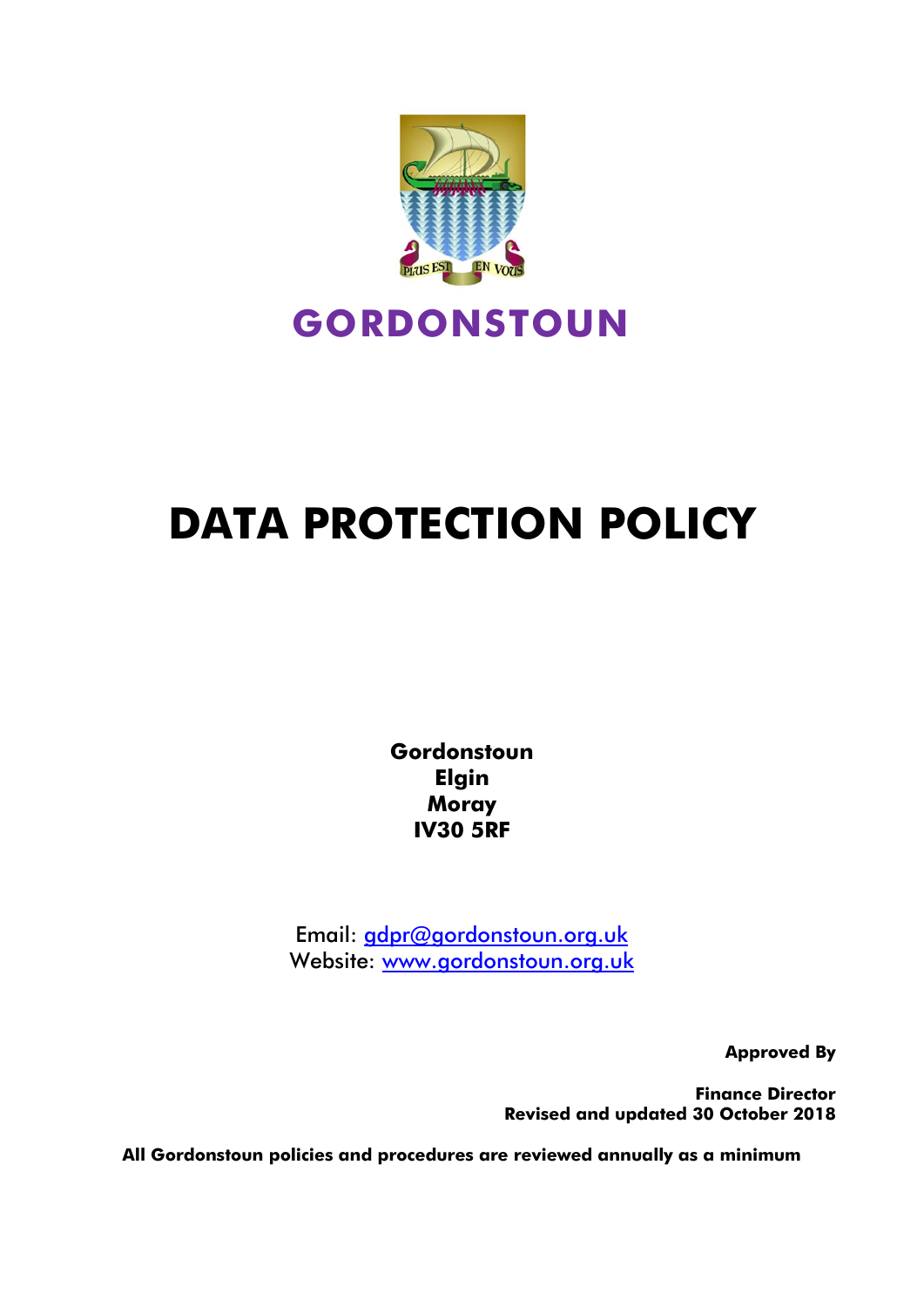# **Contents**

**Overview** Purpose Data Protection Principles General Statement **Complaints Contacts** Appendix A Admissions Privacy Notice Appendix B Alumni and Stakeholder Privacy Notice Appendix C Employee Privacy Notice Appendix D Student and Parent Privacy Notice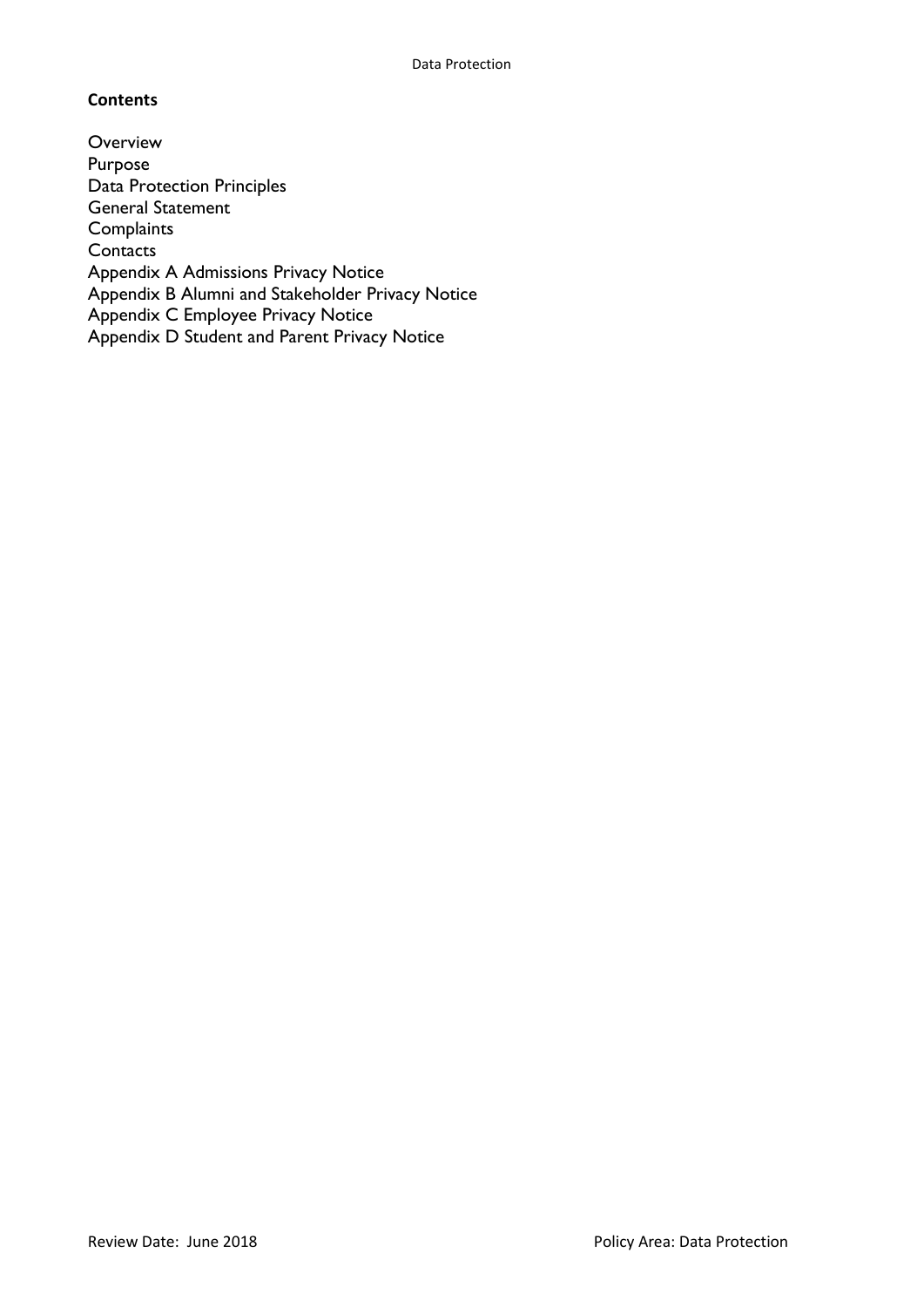# **Overview**

Gordonstoun Schools Limited, a registered charity registered in Scotland with charity number SC037867 and whose registered office is at c/o Veale Wasborough Vizards, Barnards Inn, 86 Fetter Lane, London, EC4A 1AD, (the "School") is a "data controller". This means that we are responsible for deciding how we hold and use personal information about you. This policy explains how we do that in a way that is compliant with the General Data Protection Regulation (GDPR).

# **Purpose**

This policy explains the general principles that will be used by Gordonstoun in processing data and how you can complain if you feel that we have used your data incorrectly. The appendices explain, for specific types of data, how and why personal data will be used and how long it will usually be retained for.

# **Data Protection Principles**

We will comply with data protection law and principles, which means that your data will be:

- Used lawfully, fairly and in a transparent way.
- Collected only for valid purposes that we have clearly explained to you and not used in any way that is incompatible with those purposes.
- Relevant to the purposes we have told you about and limited only to those purposes.
- Accurate and kept up to date.
- Kept only as long as necessary for the purposes we have told you about.
- Kept securely.

# **General Statement**

The school is committed to maintaining these principles and will therefore:

- Inform individuals why the information is being collected when it is collected
- Inform individuals when their information is shared, and why and with whom it was shared
- Check the quality and accuracy of the information it holds
- Ensure the information is not retained for longer than necessary
- Ensure that when obsolete information is destroyed that it is done so appropriately and securely
- Ensure that clear and robust safeguards are in place to protect personal information from loss, theft and unauthorised disclosure, irrespective of the format in which it is recorded
- Share information with others only when it is legally appropriate to do so
- Set out procedures to ensure compliance with subject access requests
- Ensure our staff are aware of and understand our policies and procedures.

# **Complaints**

Complaints will be dealt with in accordance with the school's complaints policy. Complaints relating to information handling may be referred to the Information Commissioner (the statutory regulator)

# **Contacts**

If you have any enquiries regarding this policy, please contact [GDPR@gordonstoun.org.uk](mailto:GDPR@gordonstoun.org.uk)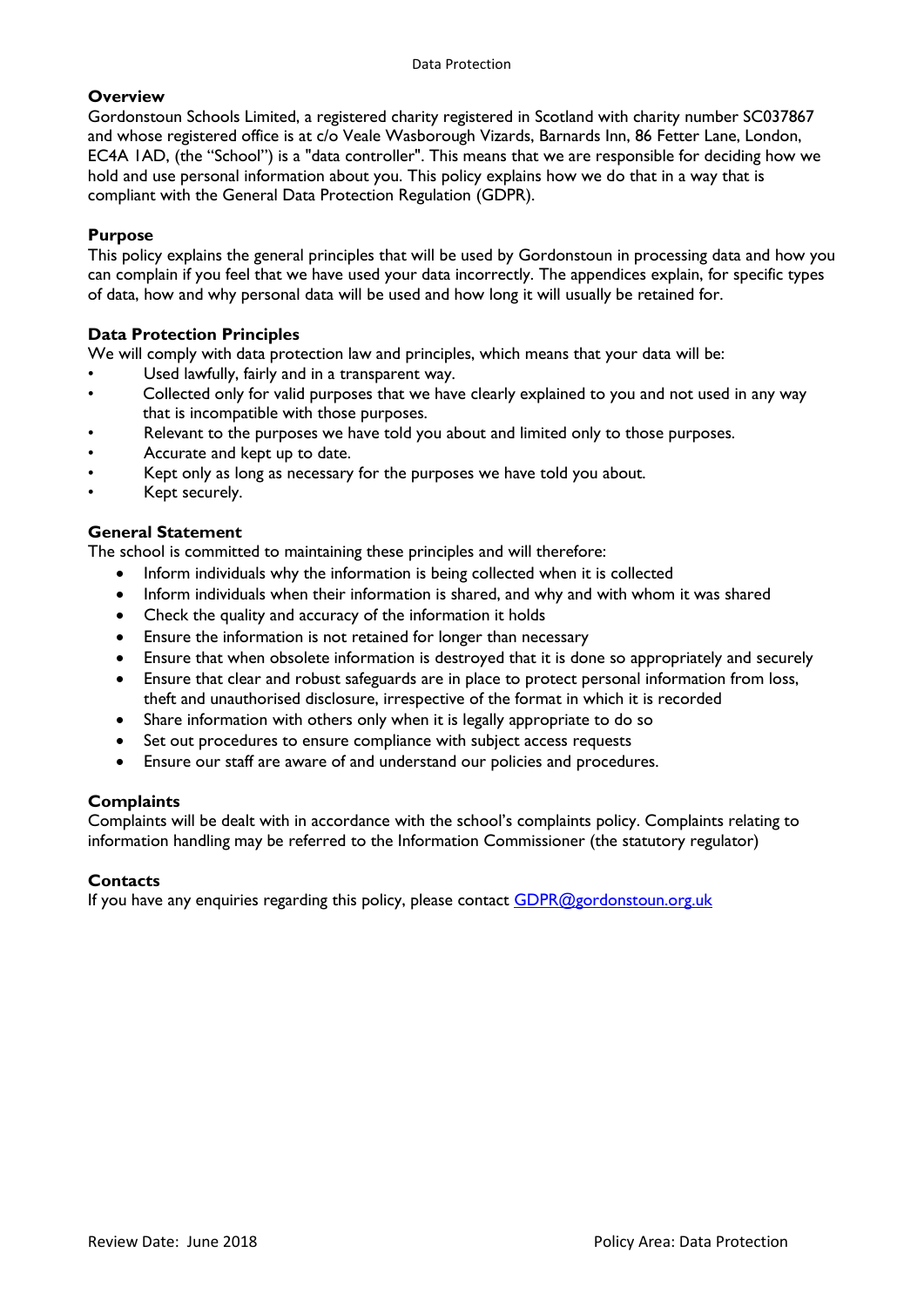# **Admissions Privacy Notice**

# **What is the purpose of this document?**

Gordonstoun Schools Limited, a registered charity registered in Scotland with charity number SC037867 and whose registered office is at c/o Veale Wasborough Vizards, Barnards Inn, 86 Fetter Lane, London, EC4A 1AD, (the "**School**") is a "data controller". This means that we are responsible for deciding how we hold and use personal information about you. You are being sent a copy of this privacy notice because you have made an admissions enquiry to the school. It makes you aware of how and why your personal data will be used, namely for the purposes of the admissions, and how long it will usually be retained for. It provides you with certain information that must be provided under the General Data Protection Regulation (*(EU) 2016/679*) (GDPR).

# **Data protection principles**

We will comply with data protection law and principles, which means that your data will be:

- Used lawfully, fairly and in a transparent way.
- Collected only for valid purposes that we have clearly explained to you and not used in any way that is incompatible with those purposes.
- Relevant to the purposes we have told you about and limited only to those purposes.
- **Accurate and kept up to date.**
- Kept only as long as necessary for the purposes we have told you about.
- **Kept securely.**

# **The kind of information we hold about you**

In connection with your admissions enquiry with us, we will collect, store, and use the following categories of personal information about you:

- For parents or guardians: the information you have provided on our admissions enquiry form, including name, title, address, telephone numbers, personal email address, and any information you provide on the means testing form, including your personal financial information and any other information you provide voluntarily.
- For prospective pupils: date of birth, gender, education history and photographs from prospective student events.
- For both parents/guardians and prospective pupils, any information you provide to us during an interview.

We may also collect, store and use the following "special categories" of more sensitive personal information:

- Information about your race or ethnicity, religious beliefs.
- **Information about your health, including any medical condition, health and sickness records.**
- Information about any special educational needs.

#### **How is your personal information collected?**

We collect personal information about prospective pupils from the following sources:

- You, the prospective pupil and parent/ guardian.
- Your current School, if applicable, from whom we collect the following categories of data: educational attainment; any conduct or other relevant behavioural issues with your current school.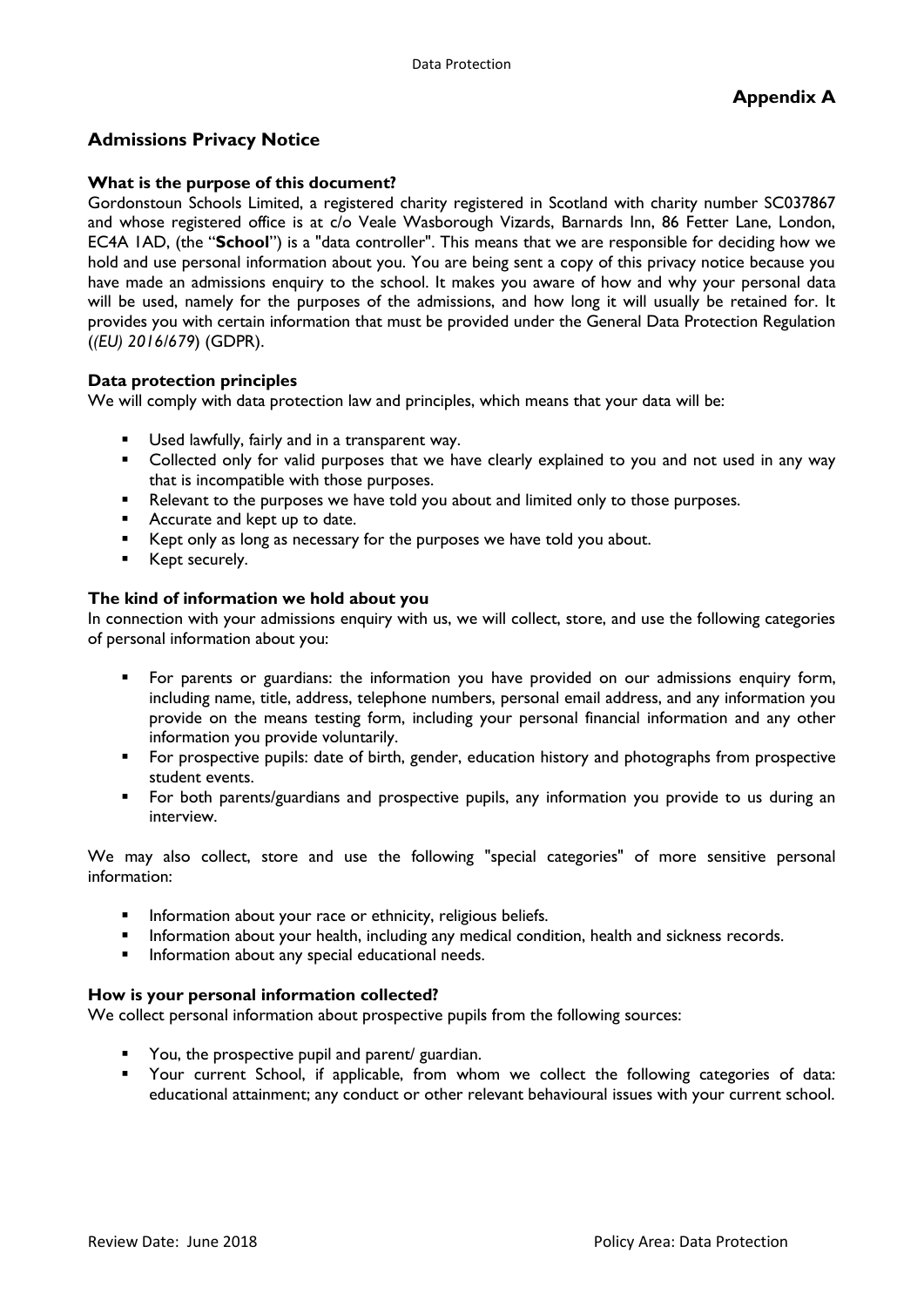#### **How we will use information about you**

We will use the personal information we collect about you to:

- Assess the prospective pupil's suitability for attendance at the School.
- Communicate with the parents or guardians about the admissions process.
- Keep records related to our admissions processes.
- **Comply with legal or regulatory requirements.**

It is in our legitimate interests to decide whether to admit the prospective pupil, since it would be beneficial to the School to admit appropriate applicants.

We also need to process your personal information to decide whether to enter into a parental contract with you.

Having received your admissions form, we will then process that information to decide whether you meet the requirements to be considered for admission to the School. If you do, we will decide whether to invite you for a visit and interview (or skype). We will contact your current school to request information relating to your current educational attainment, any conduct or other relevant behavioural issues before confirming your admission.

We will use the information you have already provided us with and any further information you provide us at the interview to decide whether to offer you admission to the School.

#### **If you fail to provide personal information**

If you fail to provide information when requested, which is necessary for us to consider your application (such as evidence of educational attainment), we will not be able to process your application successfully.

#### **How we use particularly sensitive personal information**

We will use your particularly sensitive personal information in the following ways:

- We will use information about your disability status to consider whether we need to provide appropriate adjustments during the admissions process, for example whether adjustments need to be made during an interview.
- We will use information about your race or national or ethnic origin, religious, philosophical or moral beliefs, to ensure meaningful equal opportunity monitoring and reporting.

#### **Automated decision-making**

You will not be subject to decisions that will have a significant impact on you based solely on automated decision-making.

#### **Data security**

We have put in place appropriate security measures to prevent your personal information from being accidentally lost, used or accessed in an unauthorised way, altered or disclosed. In addition, we limit access to your personal information to those employees who have a business need-to-know. They will only process your personal information on our instructions and they are subject to a duty of confidentiality. Details of these measures may be obtained from the Director of Marketing and Admissions.

We have put in place procedures to deal with any suspected data security breach and will notify you and any applicable regulator of a suspected breach where we are legally required to do so.

#### **Data retention**

#### **How long will you use my information for?**

We will retain your personal information for a period of six years after your child has passed school age. We retain your personal information for that period so that we can show, in the event of a legal claim, that we have not discriminated against applicants on prohibited grounds and that we have conducted the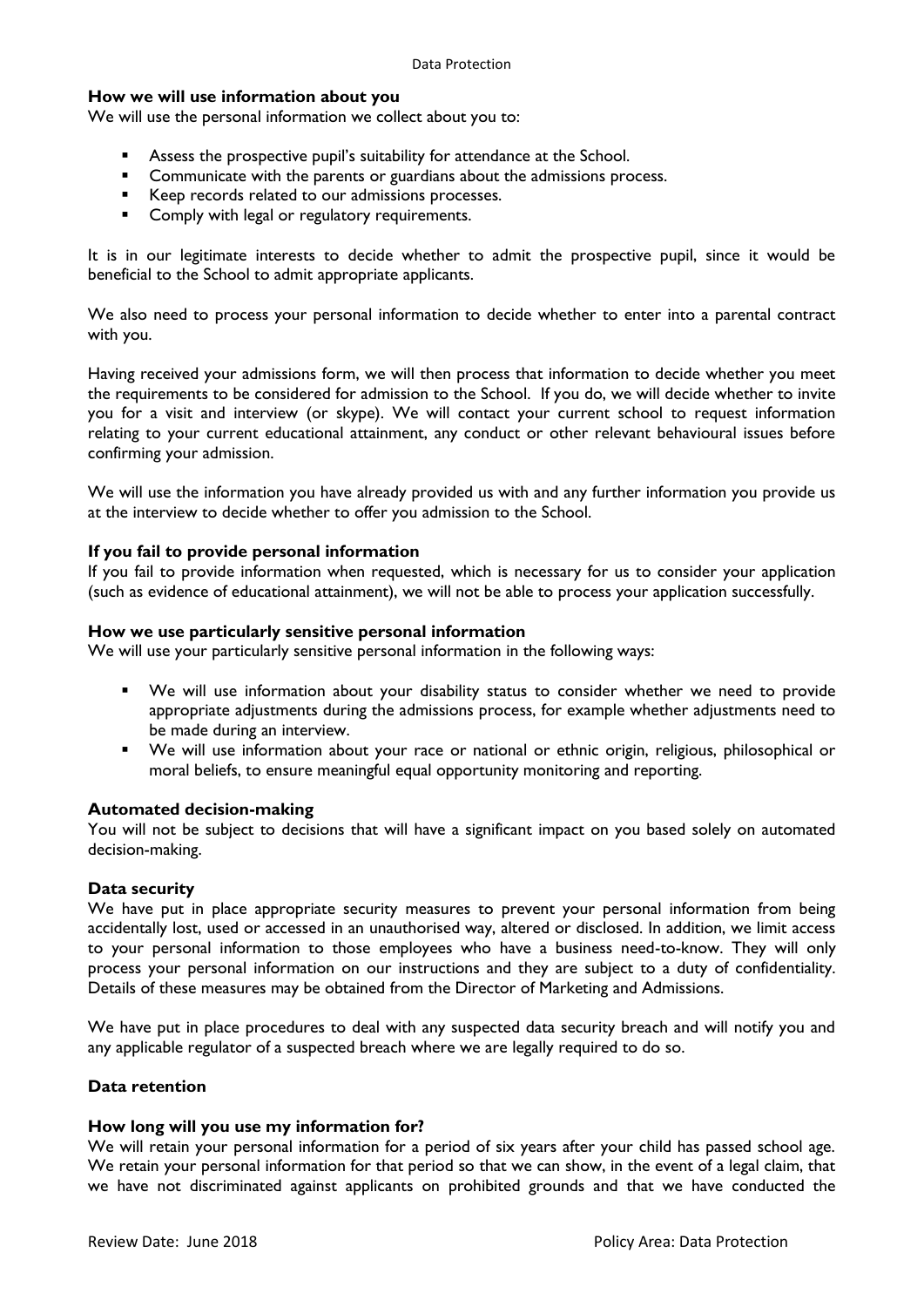admissions exercise in a fair and transparent way. After this period, we will securely destroy your personal information in accordance with our data retention policy.

If we wish to retain your personal information on file, on the basis that a further opportunity may arise in future and we may wish to consider you for that, we will write to you separately, seeking your explicit consent to retain your personal information for a fixed period on that basis.

# **Rights of access, correction, erasure, and restriction**

### **Your rights in connection with personal information**

Under certain circumstances, by law you have the right to:

- **Request access** to your personal information (commonly known as a "data subject access request"). This enables you to receive a copy of the personal information we hold about you and to check that we are lawfully processing it.
- **Request correction** of the personal information that we hold about you. This enables you to have any incomplete or inaccurate information we hold about you corrected.
- **Request erasure** of your personal information. This enables you to ask us to delete or remove personal information where there is no good reason for us continuing to process it. You also have the right to ask us to delete or remove your personal information where you have exercised your right to object to processing (see below).
- **Object to processing** of your personal information where we are relying on a legitimate interest (or those of a third party) and there is something about your particular situation which makes you want to object to processing on this ground. You also have the right to object where we are processing your personal information for direct marketing purposes.
- **Request the restriction of processing** of your personal information. This enables you to ask us to suspend the processing of personal information about you, for example if you want us to establish its accuracy or the reason for processing it.
- **Request the transfer** of your personal information to another party.

If you want to review, verify, correct or request erasure of your personal information, object to the processing of your personal data, or request that we transfer a copy of your personal information to another party, please contact [GDPR@gordonstoun.org.uk.](mailto:GDPR@gordonstoun.org.uk)

#### **Right to withdraw consent**

When you completed the admissions form, you provided consent to us processing your personal information for the purposes of the admissions exercise. You have the right to withdraw your consent for processing for that purpose at any time. To withdraw your consent, please contact the Director of Marketing and Admissions. Once we have received notification that you have withdrawn your consent, we will no longer process your application and, subject to our retention policy, we will dispose of your personal data securely.

Our Finance Director oversees compliance with this privacy notice. If you have any questions about this privacy notice or how we handle your personal information, please contact the Finance Director. You have the right to make a complaint at any time to the Information Commissioner's Office (ICO), the UK supervisory authority for data protection issues.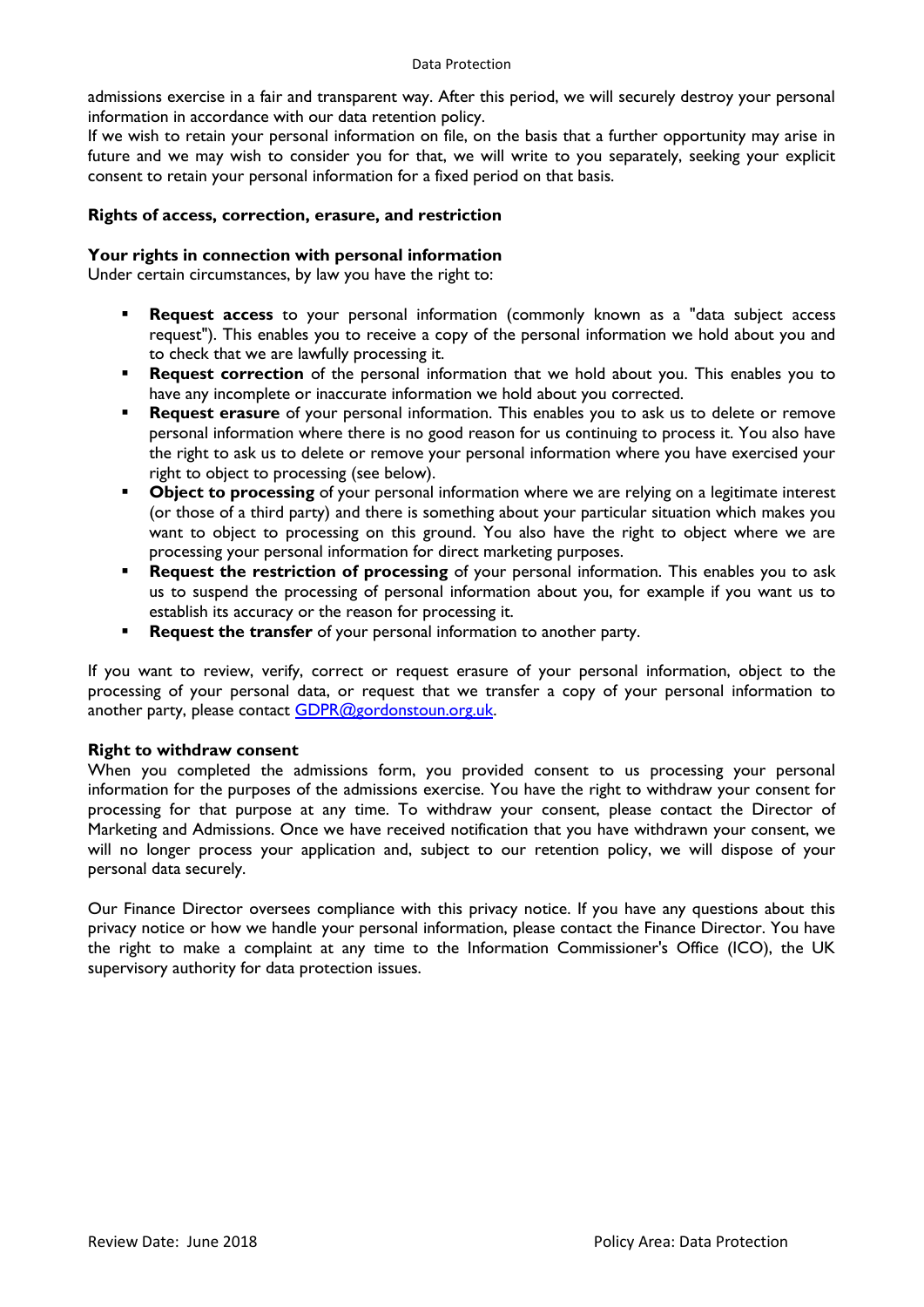# **Alumni and Stakeholder Privacy Notice**

# **What is the purpose of this document?**

Gordonstoun Schools Limited, a registered charity registered in Scotland with charity number SC037867 and whose registered office is at c/o Veale Wasborough Vizards, Barnards Inn, 86 Fetter Lane, London, EC4A 1AD, (the "**School**") is a "data controller". This means that we are responsible for deciding how we hold and use personal information about you. You have been sent a link to this privacy notice because you were a pupil at the school and/or the summer school, or are a parent of a pupil who came to the school and/or the summer school, or another stakeholder who has provided personal data in order to keep in touch with the school. It makes you aware of how and why your personal data will be used, namely for the purposes of keeping in touch, and how long it will usually be retained for. It provides you with certain information that must be provided under the General Data Protection Regulation (*(EU) 2016/679*) (GDPR).

# **Data protection principles**

We will comply with data protection law and principles, which means that your data will be:

- Used lawfully, fairly and in a transparent way.
- Collected only for valid purposes that we have clearly explained to you and not used in any way that is incompatible with those purposes.
- Relevant to the purposes we have told you about and limited only to those purposes.
- **Accurate and kept up to date.**
- E Kept only as long as necessary for the purposes we have told you about.
- **Kept securely.**

# **The kind of information we hold about you**

In order to keep in touch with you about events, giving, information, marketing and news, we will collect, store, and use the following categories of personal information about you:

- Any contact information you have provided, including name, title, address, telephone numbers, personal email address, contact preferences.
- Any other information you provide about yourself, including the company you work for, your interests, the people connected with you (including your friends and family) and the events you have attended.
- **•** Other information about you that is in the public domain, for example information from articles in the press, on your own or your company's website and on social media.

We may also collect, store and use the following "special categories" of more sensitive personal information:

- **Information about your religious and political beliefs.**
- Information about your health that is in the public domain or that you have given us voluntarily.
- **Information about any special needs that is in the public domain or that you have given us** voluntarily.

In addition, we keep an archive of personal data from when you were at school here. For more information on this, please see our privacy policy for students and former students.

#### **How is your personal information collected?**

We collect personal information about former pupils from the following sources:

- You
- Your social media profiles and your or your company's website
- **Press articles**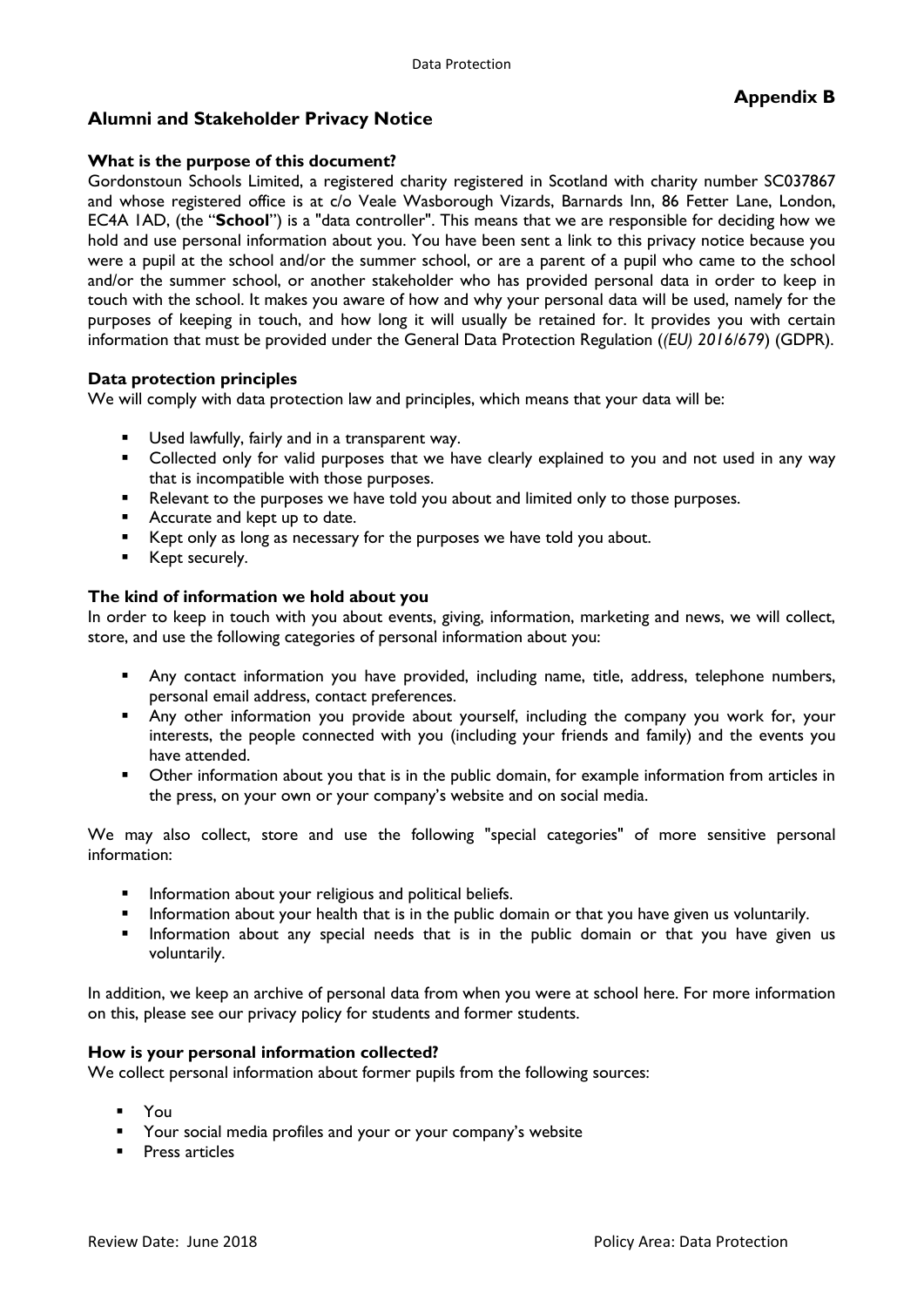# **How we will use information about you**

We will use the personal information we collect about you to keep in touch with you regarding:

- **Events**
- Giving
- **Information**
- **-** Marketing
- **News**

It is in our legitimate interests to keep in touch with you as a valued stakeholder of the school.

#### **How we use particularly sensitive personal information**

We will use your particularly sensitive personal information in the following ways:

 We will use information about your health, disability status, religious, philosophical or moral beliefs, to ensure that we keep in touch with you about the subject areas you are most interested in and to ensure the communication we have with you is meaningful and appropriate.

#### **Automated decision-making**

You will not be subject to decisions that will have a significant impact on you based solely on automated decision-making.

#### **Data security**

We have put in place appropriate security measures to prevent your personal information from being accidentally lost, used or accessed in an unauthorised way, altered or disclosed. In addition, we limit access to your personal information to those employees who have a business need-to-know. They will only process your personal information on our instructions and they are subject to a duty of confidentiality. Details of these measures may be obtained from the Finance Director.

We have put in place procedures to deal with any suspected data security breach and will notify you and any applicable regulator of a suspected breach where we are legally required to do so.

#### **Data retention**

#### **How long will you use my information for?**

We will retain your personal information for as long as you are an alumnus of the school or for 6 years from our last contact if you are a stakeholder in the school. We retain your personal information for this period so that we can keep in touch with you and so that if you contact the school later in your life we are able to engage with you in a meaningful way with the types of information mentioned above. Often we find that alumni and stakeholders have a high level of interest in the school that wains for periods (perhaps whilst they have very young children or grandchildren), after which they seek to re-engage.

If you are a stakeholder and we wish to retain your personal information on file, on the basis that we think you want to keep in touch, we will write to you separately after 6 years and give you an opportunity to opt out of receiving communications.

#### **Rights of access, correction, erasure, and restriction**

#### **Your rights in connection with personal information**

Under certain circumstances, by law you have the right to:

- **Request access** to your personal information (commonly known as a "data subject access request"). This enables you to receive a copy of the personal information we hold about you and to check that we are lawfully processing it.
- **Request correction** of the personal information that we hold about you. This enables you to have any incomplete or inaccurate information we hold about you corrected.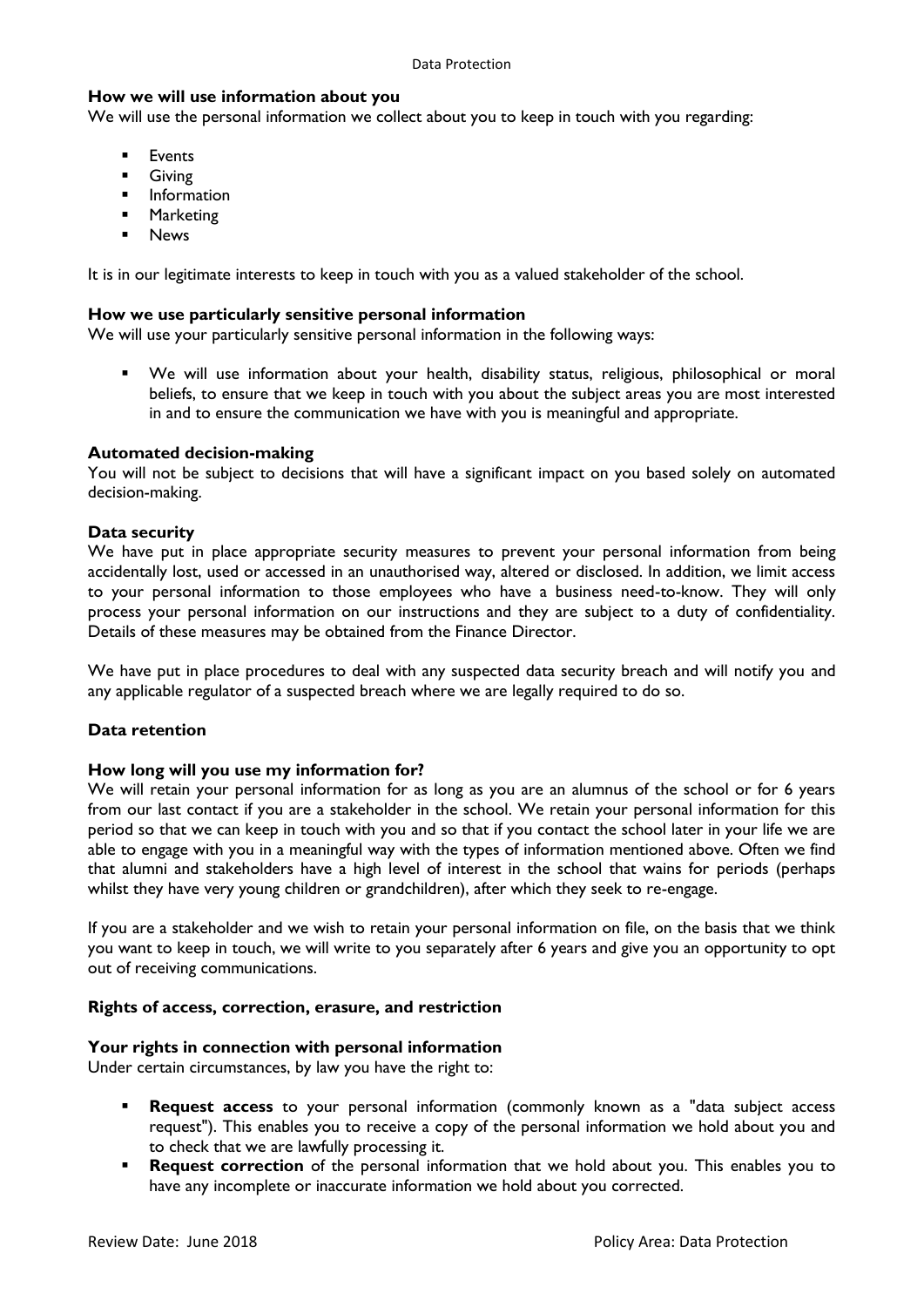- **Request erasure** of your personal information. This enables you to ask us to delete or remove personal information where there is no good reason for us continuing to process it. You also have the right to ask us to delete or remove your personal information where you have exercised your right to object to processing (see below).
- **Object to processing** of your personal information where we are relying on a legitimate interest (or those of a third party) and there is something about your particular situation which makes you want to object to processing on this ground. You also have the right to object where we are processing your personal information for direct marketing purposes.
- **Request the restriction of processing** of your personal information. This enables you to ask us to suspend the processing of personal information about you, for example if you want us to establish its accuracy or the reason for processing it.
- **Request the transfer** of your personal information to another party.

If you want to review, verify, correct or request erasure of your personal information, object to the processing of your personal data, or request that we transfer a copy of your personal information to another party, please contact the Director of Marketing and Admissions in writing.

#### **Right to withdraw consent**

When you became an alumnus or stakeholder, you provided consent to us processing your personal information for the purposes of keeping in touch with you. You have the right to withdraw your consent for processing for that purpose at any time. To withdraw your consent, please contact the school's reception. Once we have received notification that you have withdrawn your consent, we will no longer process your application and, subject to our retention policy, we will dispose of your personal data securely.

Our Finance Director oversees compliance with this privacy notice. If you have any questions about this privacy notice or how we handle your personal information, please contact the Finance Director. You have the right to make a complaint at any time to the Information Commissioner's Office (ICO), the UK supervisory authority for data protection issues.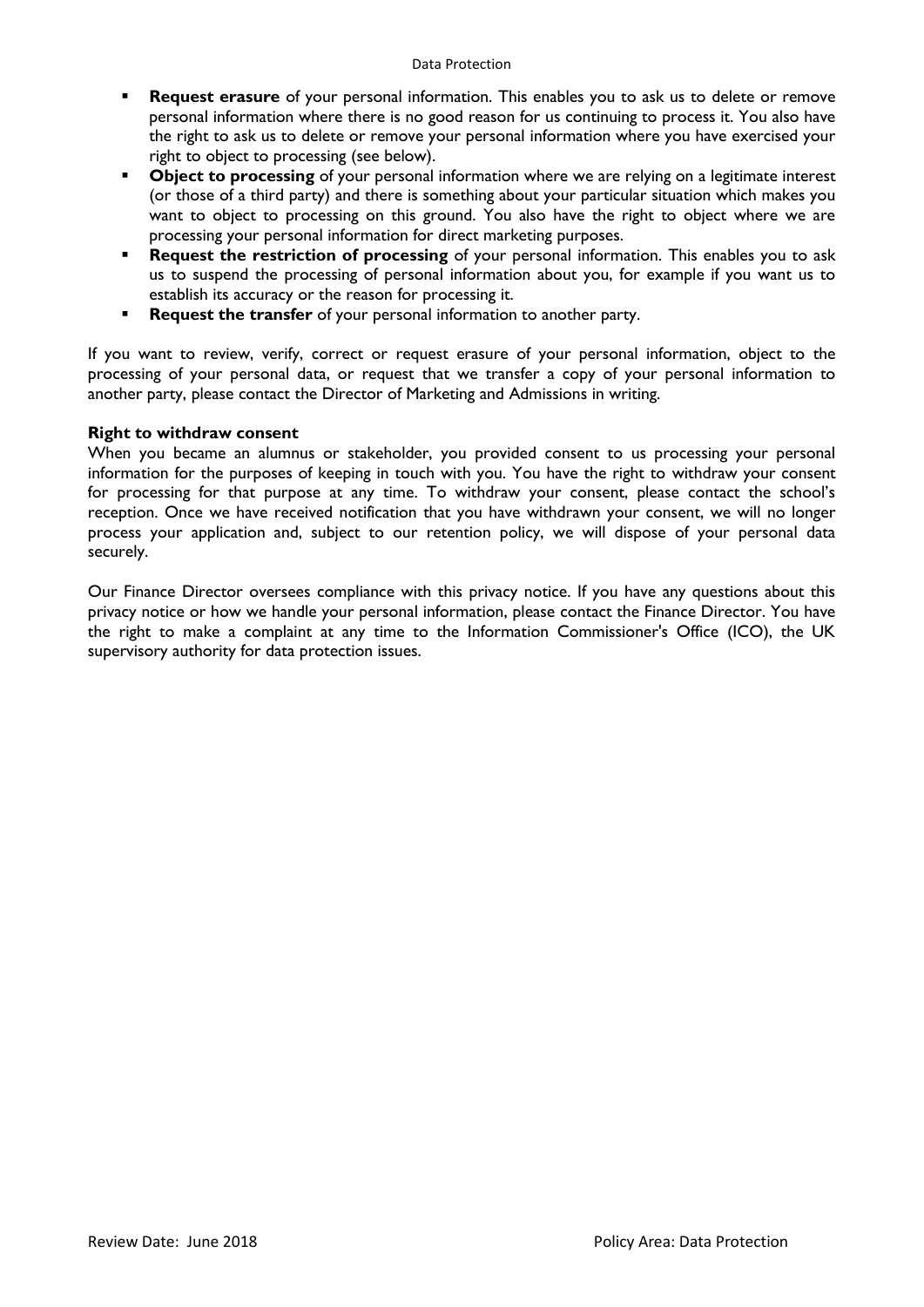# **How your information will be used**

As your employer, Gordonstoun Schools Ltd. needs to keep and process information about you for normal employment purposes. The information we hold and process will be for our management and administrative use only. We will keep and use it to enable us to run the school and manage our relationship with you effectively, lawfully and appropriately, during the recruitment process, whilst you are working for us, at the time when your employment ends and **after** you have left. This includes using information to enable us to comply with the employment contract, to comply with any legal requirements, pursue the legitimate interest of the school and protect our legal position in the event of legal proceedings. If you do not provide this data, we may be unable, in some circumstances, to comply with our obligations and we will tell you about the implications of that decision.

# **Who provides the information we hold**

Much of the information we hold will have been provided by you, but some may come from other internal sources, such as your manager/Head of Department, or in some cases, external sources, such as referees.

# **What sort of information do we hold?**

The sort of information we hold includes your application form and references, your contract of employment and any amendments to it; correspondence with, or about you, for example, criminal records checks; letters to you about a pay rise or, at your request, a letter to a mortgage company or property company confirming salary; information needed for payroll, benefits and expenses purposes; contact and emergency contact details; records of holidays; sickness and other absence; records relating to your career history, such as training records, appraisals, other performance measures and where appropriate, grievance and disciplinary records.

You will, of course, be referred to in many school documents and records that are produced by you and your colleagues in the course of carrying out your duties and the business of the school.

Where necessary, we may keep information relating to your health, which could include reasons for absence and GP reports and notes. This information will be used in order to comply with our health and safety and occupational health obligations – to consider how your health affects your ability to do your job and whether any adjustments to your job might be appropriate. We will also need this data to administer and manage statutory and company sick pay, and life insurance policies.

In addition we monitor computer and telephone/mobile telephone use as detailed in our ICT policy.

#### **Disclosing information about you to third parties**

Other than mentioned as below, we will only disclose information about you to third parties if we are legally obliged to do so or where we need to comply with our contractual duties to you, for instance, we may need to pass on certain information to our pension schemes or insurance providers.

(Franchise/overseas travel/overseas business) In limited and necessary circumstances your information may be transferred outside of the EEA or to an international organisation to comply with our legal or contractual requirements. We shall have in place safeguards to ensure the security of your data.

#### **Data Retention**

Your personal data will be stored indefinitely because it may be needed for child protection reasons or for us to use to defend ourselves in legal cases.

If, in the future we intend to process your personal data for a purpose other than that for which it was collected, we will ask your permission.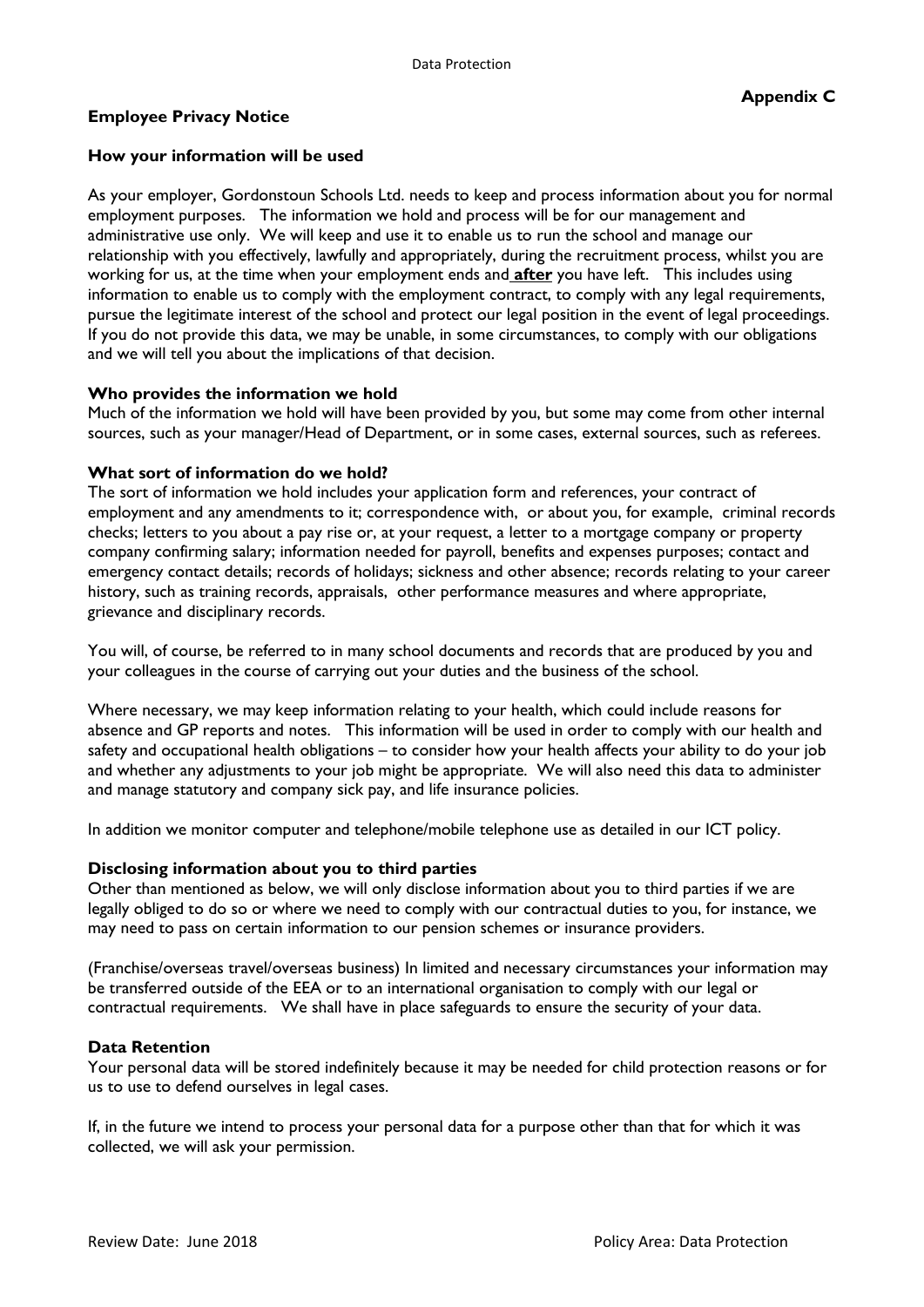#### **Your rights**

Under the General Data Protection Regulations (GDPR) and The Data Protection Act 2018, (DPA) you have a number of rights with regard to your personal data. You have the right to request from us access to and rectification or erasure of your personal data, the right to restrict processing, object to processing, as well as, in certain circumstances, the right to data portability.

If you have provided consent for the processing of your data you have the right (in certain circumstances) to withdraw consent at any time which will not affect the lawfulness of the processing before your consent was withdrawn.

You have the right to lodge a complaint to the Information Commissioners' Office if you believe that we have not complied with the requirements of the GDPR or DPA 18 with regard to your personal data. If you have any concerns as to how your data is processed, then please contact the HR Manager.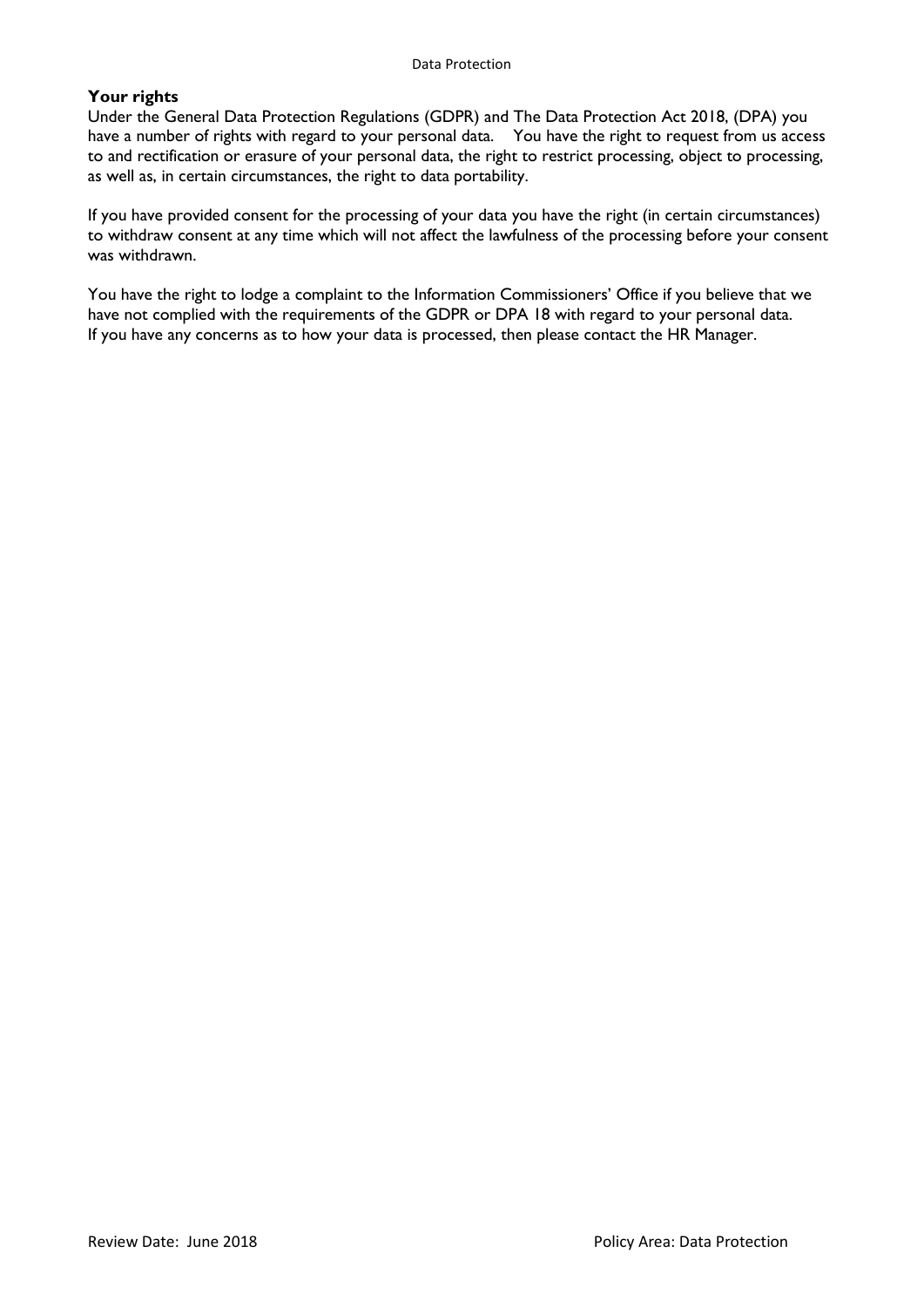# **Student and Parent Privacy Notice**

# **What is the purpose of this document?**

Gordonstoun Schools Limited, a registered charity registered in Scotland with charity number SC037867 and whose registered office is at c/o Veale Wasborough Vizards, Barnards Inn, 86 Fetter Lane, London, EC4A 1AD, (the "**School**") is a "data controller". This means that we are responsible for deciding how we hold and use personal information about you. You are being sent a copy of this privacy notice because you are a student or a parent at the school. It makes you aware of how and why your personal data will be used, namely for the purposes of the school providing a service to you, and how long it will usually be retained for. It provides you with certain information that must be provided under the General Data Protection Regulation (*(EU) 2016/679*) (GDPR).

# **Data protection principles**

We will comply with data protection law and principles, which means that your data will be:

- Used lawfully, fairly and in a transparent way.
- Collected only for valid purposes that we have clearly explained to you and not used in any way that is incompatible with those purposes.
- Relevant to the purposes we have told you about and limited only to those purposes.
- **Accurate and kept up to date.**
- Kept only as long as necessary for the purposes we have told you about.
- **Kept securely.**

# **The kind of information we hold about you**

In order to provide services of education and education in a boarding environment, we will collect, store, and use the following categories of personal information and personal sensitive information about you:

- For parents or guardians: the information you have provided on our admissions form, including name, title, address, telephone numbers, personal email address, and any information you provide on the means testing form, including your personal financial information and any other information you provide voluntarily (including health information).
- For students: date of birth, gender, education history, personal history, academic results, academic work, information about your behaviour, information about your pastoral progress, information about your race, ethnicity, sexuality and political and religious beliefs, information about your health, including any medical condition and health (including mental health) and sickness records, information about any special educational needs, information about name changes, information that you provide voluntarily about your family and friends.
- $\blacksquare$

#### **How is your personal information collected?**

We collect personal information about prospective pupils from the following sources:

- You, the pupil and parent/ guardian
- Your previous School, if applicable, from whom we collect the following categories of data: educational attainment; any conduct or other relevant behavioural issues with your current school
- **Staff at Gordonstoun**
- Medical professionals (with your permission)
- Exam boards
- **Tutors**
- **Exchange schools**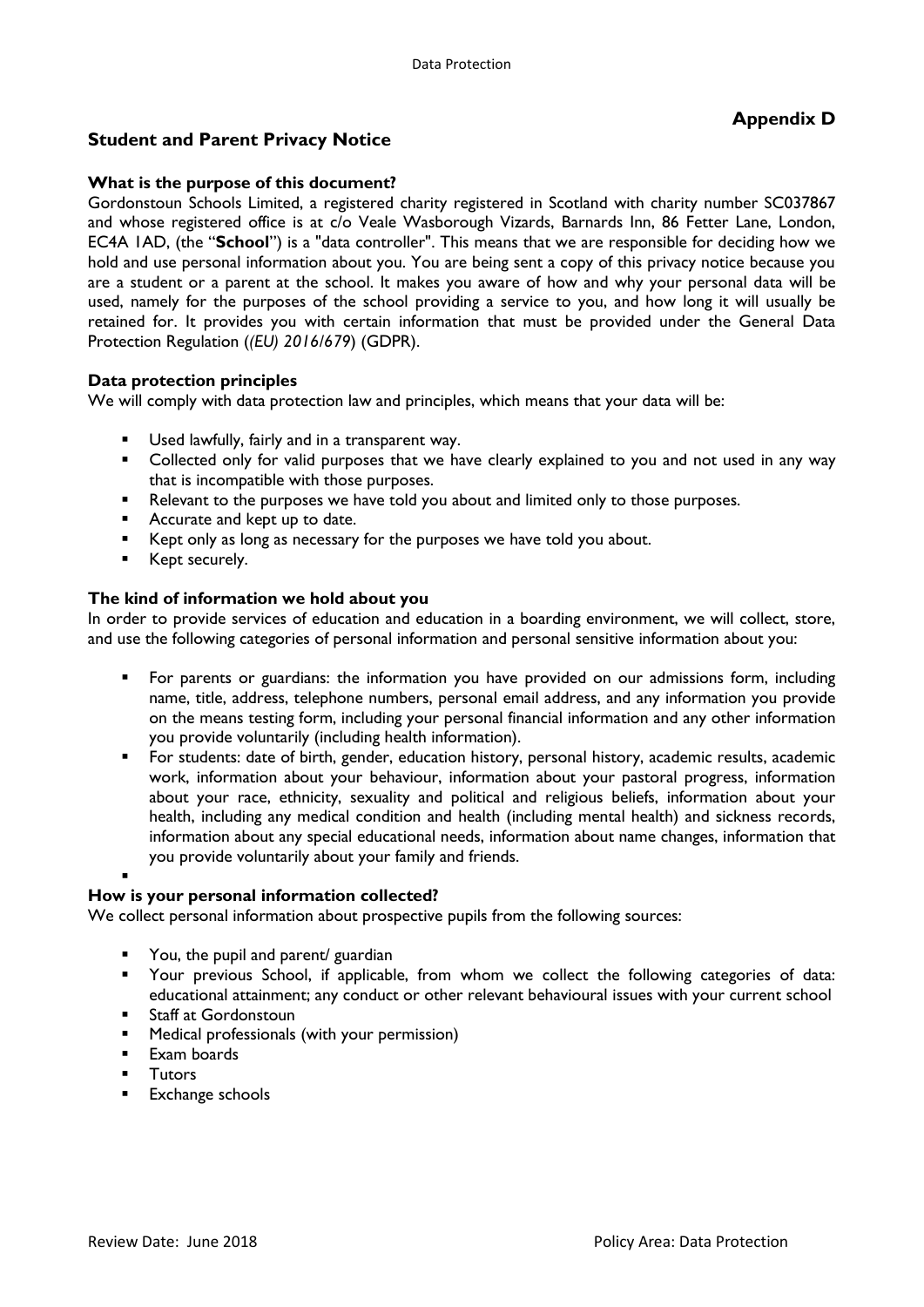### **How we will use information about you**

We will use the personal and personal sensitive information we collect about you to provide services of education and education in a boarding environment, including providing pastoral care, which is regulated by the Care Inspectorate.

### **Automated decision-making**

You will not be subject to decisions that will have a significant impact on you based solely on automated decision-making.

# **Data security**

We have put in place appropriate security measures to prevent your personal information from being accidentally lost, used or accessed in an unauthorised way, altered or disclosed. In addition, we limit access to your personal information to those employees who have a business need-to-know. They will only process your personal information on our instructions and they are subject to a duty of confidentiality. Details of these measures may be obtained from the Deputy Head Pastoral.

We have put in place procedures to deal with any suspected data security breach and will notify you and any applicable regulator of a suspected breach where we are legally required to do so.

# **Data retention**

# **How long will you use my information for?**

 We have currently suspended the destruction of any data under the instruction of the Smith Inquiry.

# **Rights of access, correction, erasure, and restriction**

# **Your rights in connection with personal information**

Under certain circumstances, by law you have the right to:

- **Request access** to your personal information (commonly known as a "data subject access request"). This enables you to receive a copy of the personal information we hold about you and to check that we are lawfully processing it.
- **Request correction** of the personal information that we hold about you. This enables you to have any incomplete or inaccurate information we hold about you corrected.
- **Request erasure** of your personal information. This enables you to ask us to delete or remove personal information where there is no good reason for us continuing to process it. You also have the right to ask us to delete or remove your personal information where you have exercised your right to object to processing (see below).
- **Object to processing** of your personal information where we are relying on a legitimate interest (or those of a third party) and there is something about your particular situation which makes you want to object to processing on this ground. You also have the right to object where we are processing your personal information for direct marketing purposes.
- **Request the restriction of processing** of your personal information. This enables you to ask us to suspend the processing of personal information about you, for example if you want us to establish its accuracy or the reason for processing it.
- **Request the transfer** of your personal information to another party.
- $\blacksquare$

If you want to review, verify, correct or request erasure of your personal information, object to the processing of your personal data, or request that we transfer a copy of your personal information to another party, please contact **[GDPR@gordonstoun.org.uk.](mailto:GDPR@gordonstoun.org.uk)** 

#### **Right to withdraw consent**

When you signed the parental contract, you provided consent to us processing your personal information for the purposes of us fulfilling our obligations under that contract. You have the right to withdraw your consent for processing for that purpose at any time, although that will have an impact on our ability to provide education and is likely to result in the withdrawal of you/ your child from the school. To withdraw